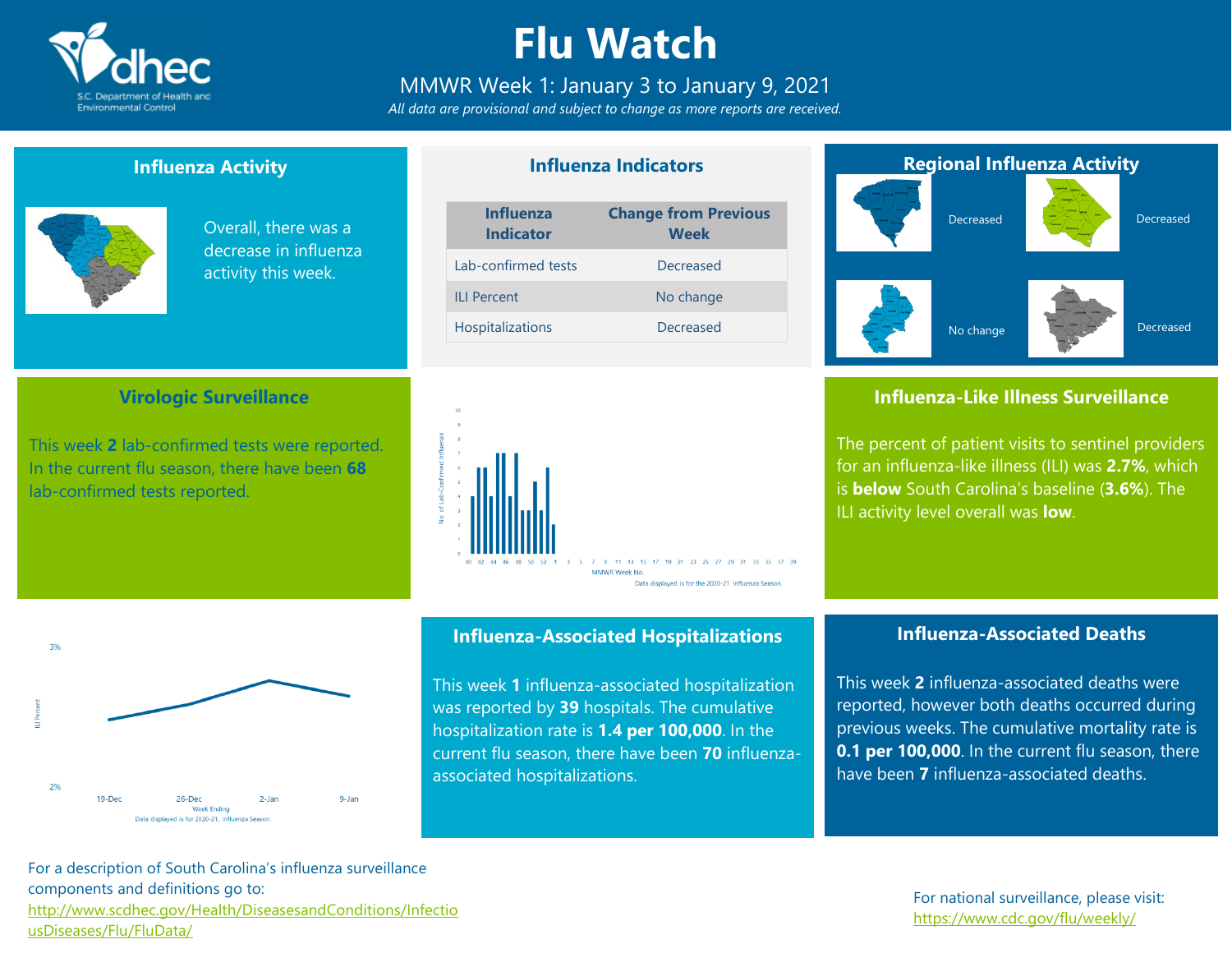# **Influenza Activity\***

**In the 4 Public Health Regions, activity showed**



\* Indicators for assessing influenza activity include: lab-confirmed tests, ILI percent, and hospitalizations.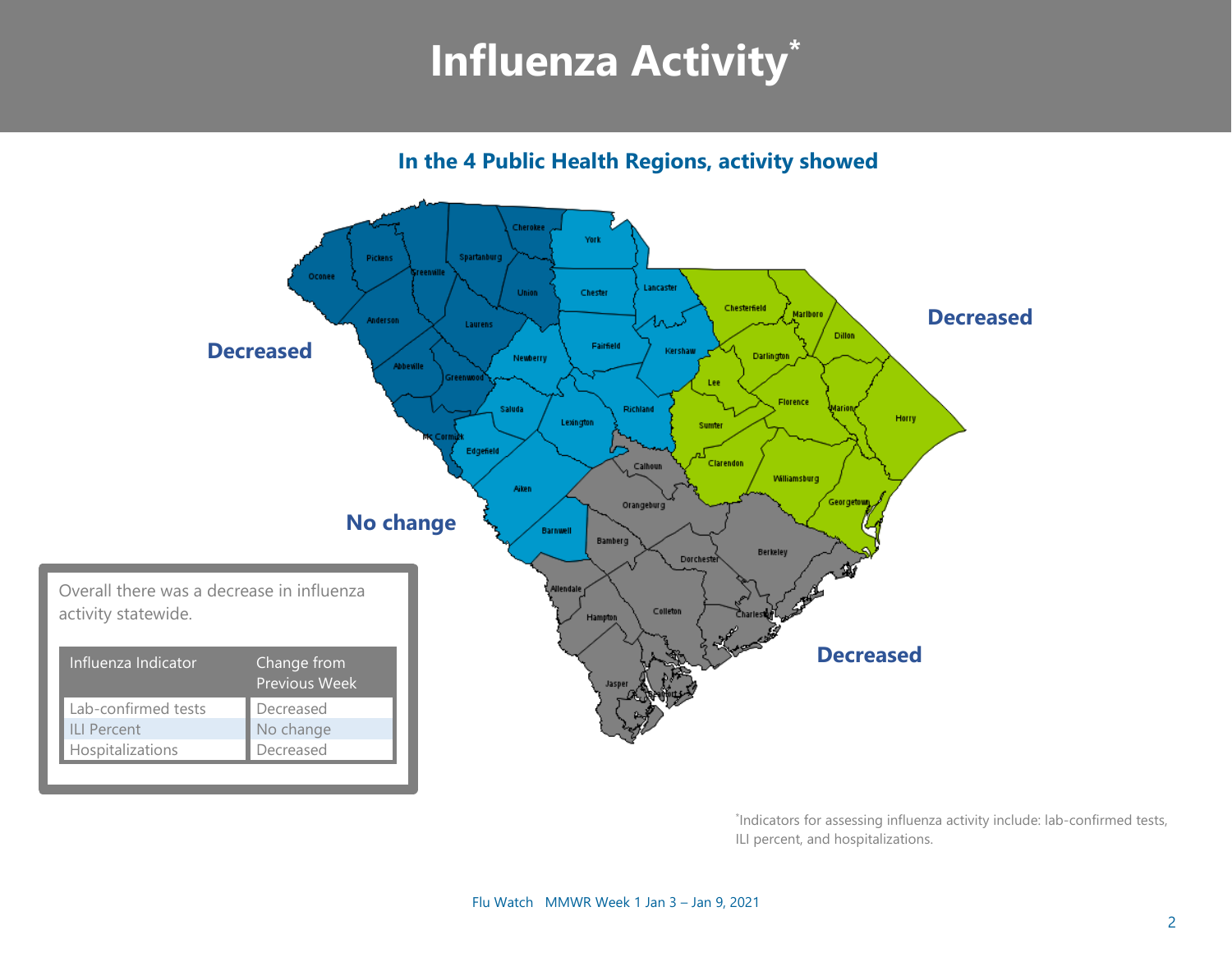# **Virologic Surveillance**

| Lab-Confirmed Influenza Cases by Influenza Type to Date* |                            |           |           |            |                     |  |
|----------------------------------------------------------|----------------------------|-----------|-----------|------------|---------------------|--|
|                                                          | No. of Cases (%)           |           |           |            |                     |  |
| <b>Influenza</b><br><b>Type</b>                          | <b>This</b><br><b>Week</b> | 2020-21   | 2019-20   | 2018-19    | 5 season<br>average |  |
| Overall                                                  | $\overline{2}$             | 68        | 1811      | 521        | 610                 |  |
| Influenza A                                              | 0(0.0)                     | 12(17.6)  | 942(48.4) | 482(90.4)  | 406(66.6)           |  |
| A(H3)                                                    |                            |           | 15(1.6)   | 50(10.4)   | 52(12.8)            |  |
| A(H1N1)                                                  | --                         | 1(8.3)    | 242(25.7) | 98(20.3)   | 74(18.2)            |  |
| $A(NS)^{**}$                                             | --                         | 11(91.7)  | 685(72.7) | 334(69.3)  | 280(69.0)           |  |
|                                                          |                            |           |           |            |                     |  |
| Influenza B                                              | 1(50.0)                    | 55(80.9)  | 863(51.2) | 35(8.5)    | 204(33.4)           |  |
| <b>B</b> (Victoria)                                      | --                         |           | 116(13.4) | 1(2.9)     | 23(11.3)            |  |
| B(Yamagata)                                              | --                         | --        | 3(0.3)    | $\sim$ $-$ | 3(1.5)              |  |
| $B$ (LND) <sup>+</sup>                                   | 1(100.0)                   | 55(100.0) | 744(86.2) | 34(97.1)   | 178(87.3)           |  |
|                                                          |                            |           |           |            |                     |  |
| <b>Influenza Virus</b><br>Coinfection <sup>§</sup>       | 1(50.0)                    | 1(1.5)    | 6(0.3)    | 4(0.8)     | N/A                 |  |
| Influenza/SARS-<br>CoV-2 Coinfection <sup>£</sup>        | 0(0.0)                     | 0(0.0)    | 0(0.0)    | N/A        | N/A                 |  |

\*Data presented from previous influenza seasons represents the data from that season through the same week as the current season. Nationally, the influenza season begins with MMWR week 40 and ends with MMWR week 39. The 2020- 21 influenza season began on September 27, 2020 and will end on October 3, 2021.

\*\*NS – not subtyped +LND – lineage not determined

§Cases with more than one influenza A subtype in the same sample or with influenza A and B viral types in the same sample simultaneously.

£ Lab-confirmed influenza cases who also tested positive for SARS-CoV-2 virus in the same sample.

#### **Laboratory-Confirmed Influenza Cases, by Virus Type**



A not subtyped A (H1N1) A (H3) B (lineage not determined) B (YAM) B (VIC) Co-infection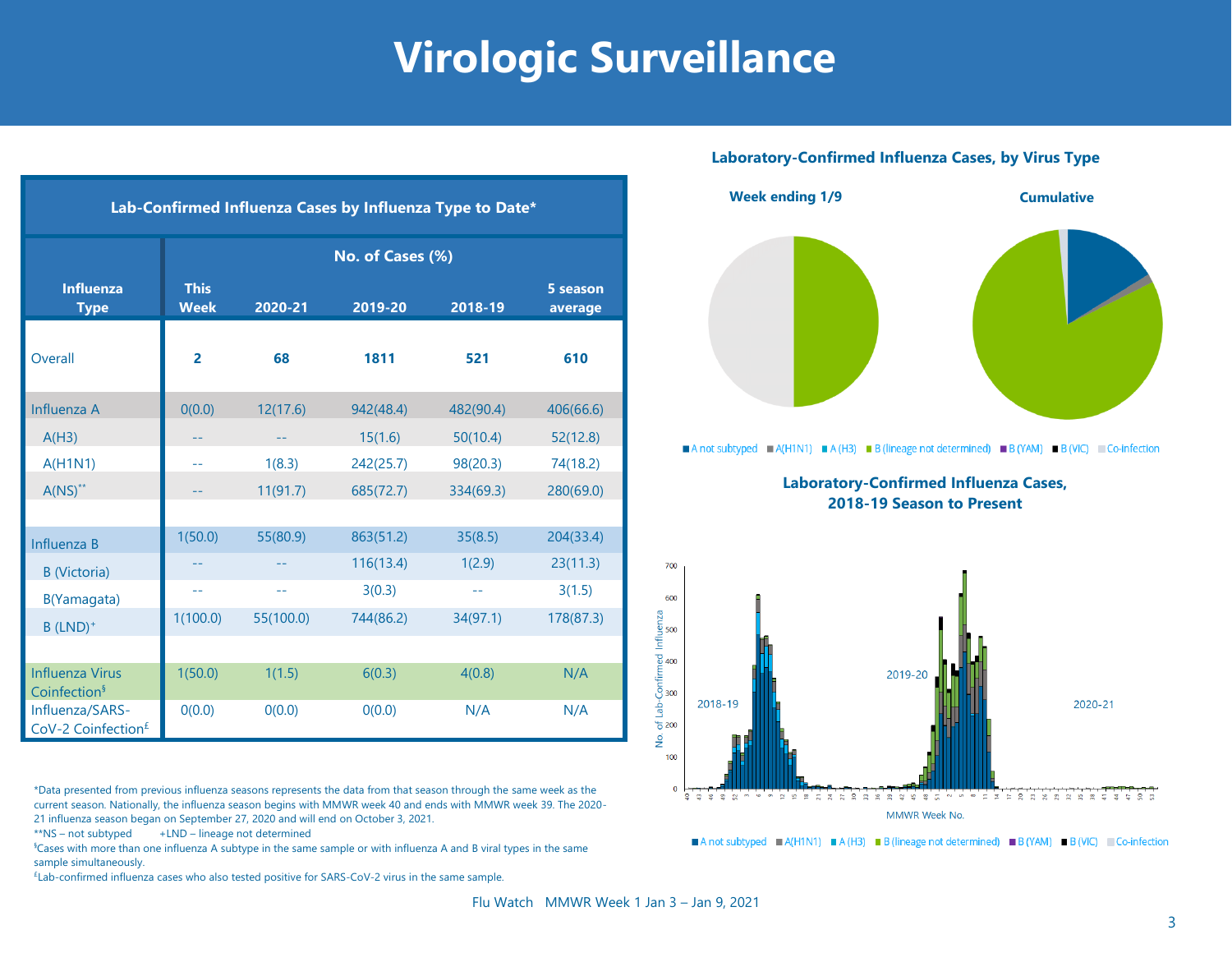### **Influenza-Like Illness (ILI) Surveillance**

This week, the ILI activity level was **low** and **2.7%** of patient visits to SC ILINet providers were attributed to an influenza-like illness. This is below the state baseline of **3.6%**.

Reports were received from providers in **12** counties, representing all DHEC Public Health regions.

\*\*ILI percentage is dependent upon the number of reporting providers and/or can vary by disease activity or the number of providers submitting reports.\*\*

#### **Percentage of Influenza-like Illness (ILI) Visits Reported by Sentinel Providers for Past and Current Seasons**



**MMWR Week** 



State ILI Activity Level by MMWR Week, 2016-17 Influenza **Season to Present** Season to Present **State ILI Activity Level by MMWR Week, 2016-17 Influenza**



**ILI ACTIVITY LEVELS: MINIMAL LOW MODERATE HIGH**

Flu Watch MMWR Week 1 Jan 3 – Jan 9, 2021